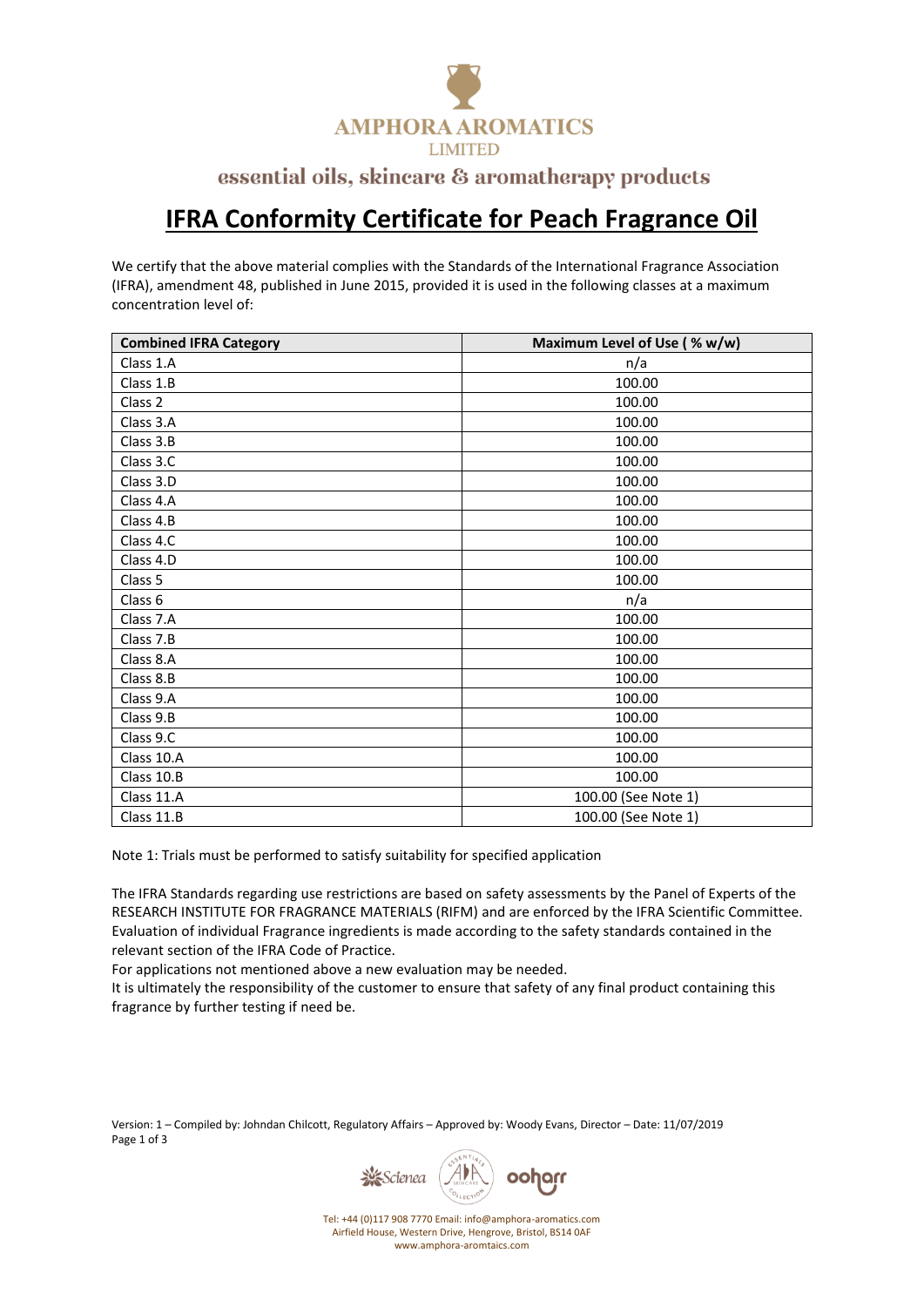

## essential oils, skincare & aromatherapy products

| <b>Final Product Type</b>                                                                | <b>IFRA Class</b>  |
|------------------------------------------------------------------------------------------|--------------------|
| Toys                                                                                     | Class 1.A          |
| Lip Products of all types (solid and liquid lipsticks, balms, clear or coloured, lip wax |                    |
| etc),                                                                                    |                    |
| Waxes for mechanical Hair removal                                                        | Class 1.B          |
| Deodorant and Antiperspirant products of all types (spray, stick, roll-on, under-arm and | Class 2            |
| body etc)                                                                                |                    |
| Fragranced bracelets                                                                     |                    |
| Hydroalcoholic products applied to recently shaved skin (EdT range)                      | Class 3.A          |
| Hydroalcoholic products applied to recently shaved skin (fine fragrance range)           | Class 3.B          |
| Eye Products of all types (eye shadow, mascara, eyeliner, eye make-up, etc)              | Class 3.C          |
| Men's Facial Creams, Balms.                                                              |                    |
| Baby creams, Lotions, Oils                                                               |                    |
| Body paint for children                                                                  |                    |
| Tampons                                                                                  | Class 3.D          |
| Hydroalcoholic Products applied to unshaved skin (EdT range). Ingredients of Perfume     | Class 4.A          |
| Kits, Scent Strips for Hydroalcoholic Products.                                          |                    |
| Hydroalcoholic Products applied to unshaved skin (Fine Fragrance range)                  | Class 4.B          |
| Hair Styling Aids Sprays of all types (pumps, aerosol sprays, etc). Hair Deodorant.      | Class 4.C          |
| Body Creams, Oils, Lotions of all types (except baby creams, lotions, oils)              |                    |
| Fragrance Compounds for Cosmetic Kits, Foot Care Products                                |                    |
| Fragrancing Cream of all types                                                           | Class 4.D          |
| Women's Facial Creams/Facial Make-up/Facial Wipes. Facial Masks, Hand Cream, Baby        | Class <sub>5</sub> |
| Powder & Talc                                                                            |                    |
| Hair permanent & other hair chemical treatments (e.g. relaxers) but not hair dyes        |                    |
| Wipes or refreshing tissues for Face, Neck, Hands, Body                                  |                    |
| Dry shampoo or waterless shampoo                                                         |                    |
| Mouthwash, including breath sprays                                                       | Class 6            |
| Toothpaste                                                                               |                    |
| Intimate Wipes; Baby Wipes                                                               | Class 7.A          |
| Insect Repellent (intended to be applied to the skin)                                    | Class 7.B          |
| Make-up Removers of all types (not including face cleansers).                            | Class 8.A          |
| Hair Styling Aids Non-Spray of all types (mousse, gels, leave-in conditioners etc).      |                    |
| Nail Care. All Powders & Talcs (NOT including baby powders and talcs)                    |                    |
| Hair Dyes                                                                                | Class 8.B          |
| Liquid Soap, Bar Soap (toilet soap); Depilatory.                                         | Class 9.A          |
| Conditioner (rinse-off), Shampoos of all types (including baby shampoos).                |                    |
| Face Cleansers of all types (washes, gels, scrubs, etc). Shaving Creams of all types     |                    |
| (stick, gels, foams, etc).                                                               |                    |
| Depilatory                                                                               |                    |
| Body Washes of all types (including baby washes). Shower Gels of all types.              |                    |
| Bath Gels, Foams, Mousses, Salts, Oils and other products added to bathwater             |                    |
| Bar Soap (toilet Soap)                                                                   |                    |

Version: 1 – Compiled by: Johndan Chilcott, Regulatory Affairs – Approved by: Woody Evans, Director – Date: 11/07/2019 Page 2 of 3



Tel: +44 (0)117 908 7770 Email: info@amphora-aromatics.com Airfield House, Western Drive, Hengrove, Bristol, BS14 0AF www.amphora-aromtaics.com